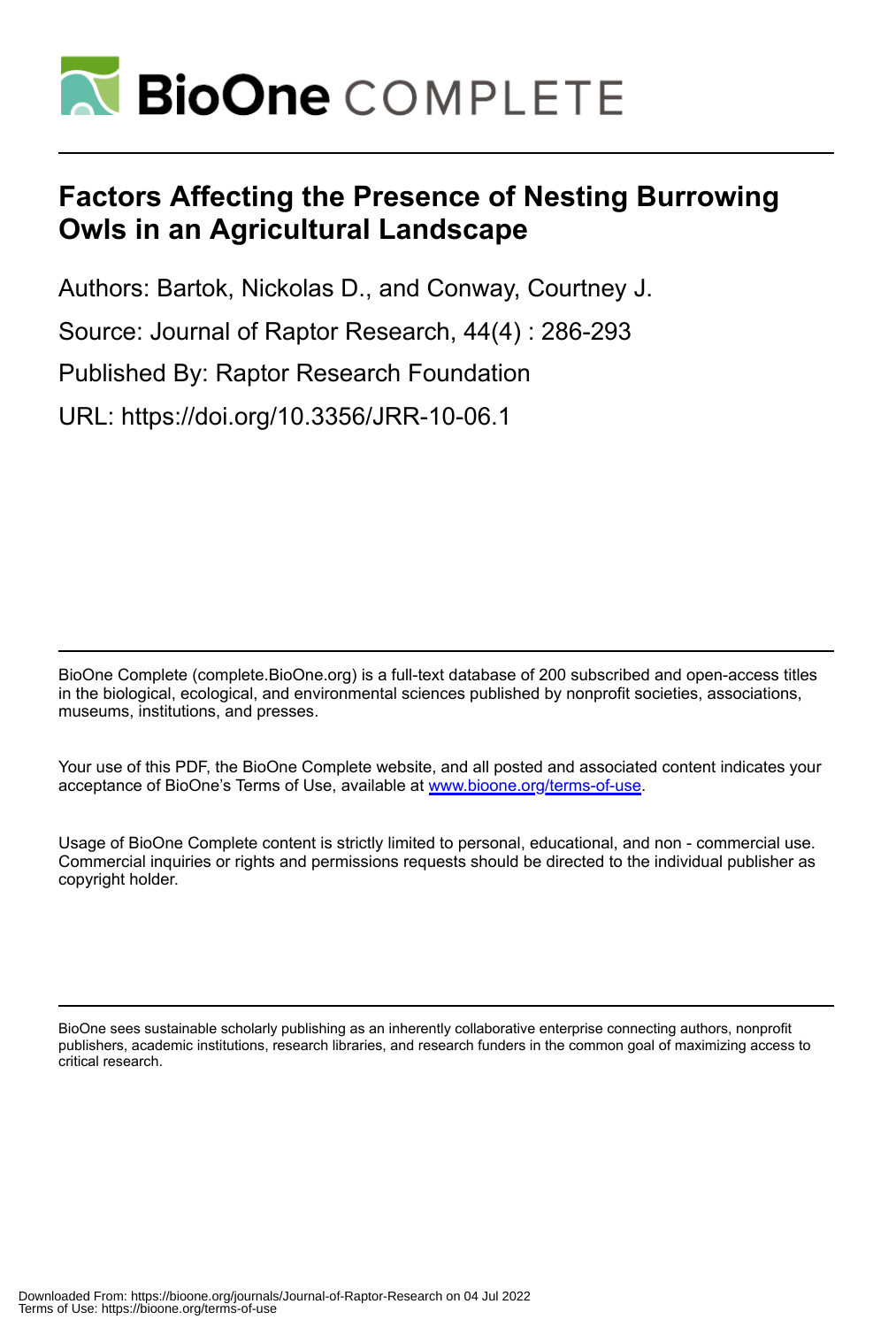# FACTORS AFFECTING THE PRESENCE OF NESTING BURROWING OWLS IN AN AGRICULTURAL LANDSCAPE

NICKOLAS D. BARTOK<sup>1</sup>

School of Natural Resources and the Environment, 325 Biosciences East, University of Arizona, Tucson, AZ 85721 U.S.A.

# COURTNEY J. CONWAY

U.S. Geological Survey, Arizona Cooperative Fish and Wildlife Research Unit, School of Natural Resources and the Environment, 325 Biological Sciences East, University of Arizona, Tucson, AZ 85721 U.S.A.

ABSTRACT.—We examined factors that influenced the presence of nesting Western Burrowing Owls (Athene cunicularia hypugaea) along roadsides and irrigation water-conveyance systems within an intensive agricultural area in Imperial Valley, southeastern California. We conducted walking line-transect surveys along randomly selected 1-km segments of roads to examine the types of roadside attributes and agricultural crops that were associated with the presence of nesting Burrowing Owls. Occupied burrows were more likely to be located along roadsides adjacent to fields where crops were present, but we found no obvious association with any particular type of crop. However, the type (concrete delivery canal or earthen drainage ditch), number, and location of irrigation trenches between the road and the agricultural field affected the likelihood of detecting owl nests. We failed to detect any effect of trench depth or whether the road was paved on the presence of Burrowing Owls. We found more occupied burrows on roads running north/south than on those going east/ west. Our results suggest that water delivery methods, trench construction, and maintenance practices affect suitability of agricultural areas for Burrowing Owls in the Imperial Valley of California.

KEY WORDS: Burrowing Owl; Athene cunicularia; agriculture; California; Imperial Valley; nesting habitat; nest-site selection; Salton Sea.

FACTORES QUE AFECTAN LA PRESENCIA DE ATHENE CUNICULARIA EN UN PAISAJE AGRÍCOLA

RESUMEN.—Examinamos los factores que influencian la presencia de individuos reproductivos de Athene cunicularia hypugaea a lo largo de caminos y sistemas de regadío en un área en que se realiza agricultura intensiva en Imperial Valley, en el sudeste de California. Realizamos censos en transectos lineales de 1 km caminando a lo largo de segmentos de caminos escogidos al azar para examinar el tipo de atributos de estos caminos y tipo de plantaciones que estaban asociados con la presencia de individuos de A. c. hypugaea que se encontraban anidando. Las madrigueras ocupadas tuvieron una mayor probabilidad de estar localizadas a lo largo de caminos con plantaciones agrícolas, pero no encontramos asociaciones con algún tipo especifico de plantación. Sin embargo, el tipo (canal de concreto o canal de drenaje de tierra), número y ubicación de los canales de regadı´o entre los caminos y el campo agrı´cola afectaron la probabilidad de detectar nidos. No pudimos detectar un efecto de la profundidad del canal de regadı´o o un efecto de si el camino era pavimentado o no sobre la presencia de las lechuzas. Encontramos más madrigueras ocupadas en caminos con dirección este/oeste. Nuestros resultados sugieren que el método de irrigación, el tipo de canal y de prácticas de mantenimiento afectan la calidad de las áreas agrícolas para A. c. hypugaea en Imperial Valley, California. [Traducción del equipo editorial]

The Western Burrowing Owl (Athene cunicularia hypugaea) is listed as endangered in Canada and populations have declined in many areas of the U.S.

(Sheffield 1997, Kirk and Hyslop 1998, Desmond et al. 2000, Conway and Pardieck 2006). Observed population declines prompted a recent petition for state listing in California (Miller 2007), and Burrowing Owls are currently listed as a species of National Conservation Concern in the U.S. (Klute et al. 2003, U.S. Fish and Wildlife Service

<sup>1</sup> Present address: 414-353 Commissioners Rd. W, London, Ontario, Canada N6J 0A3; email address: nickbartok@ hotmail.com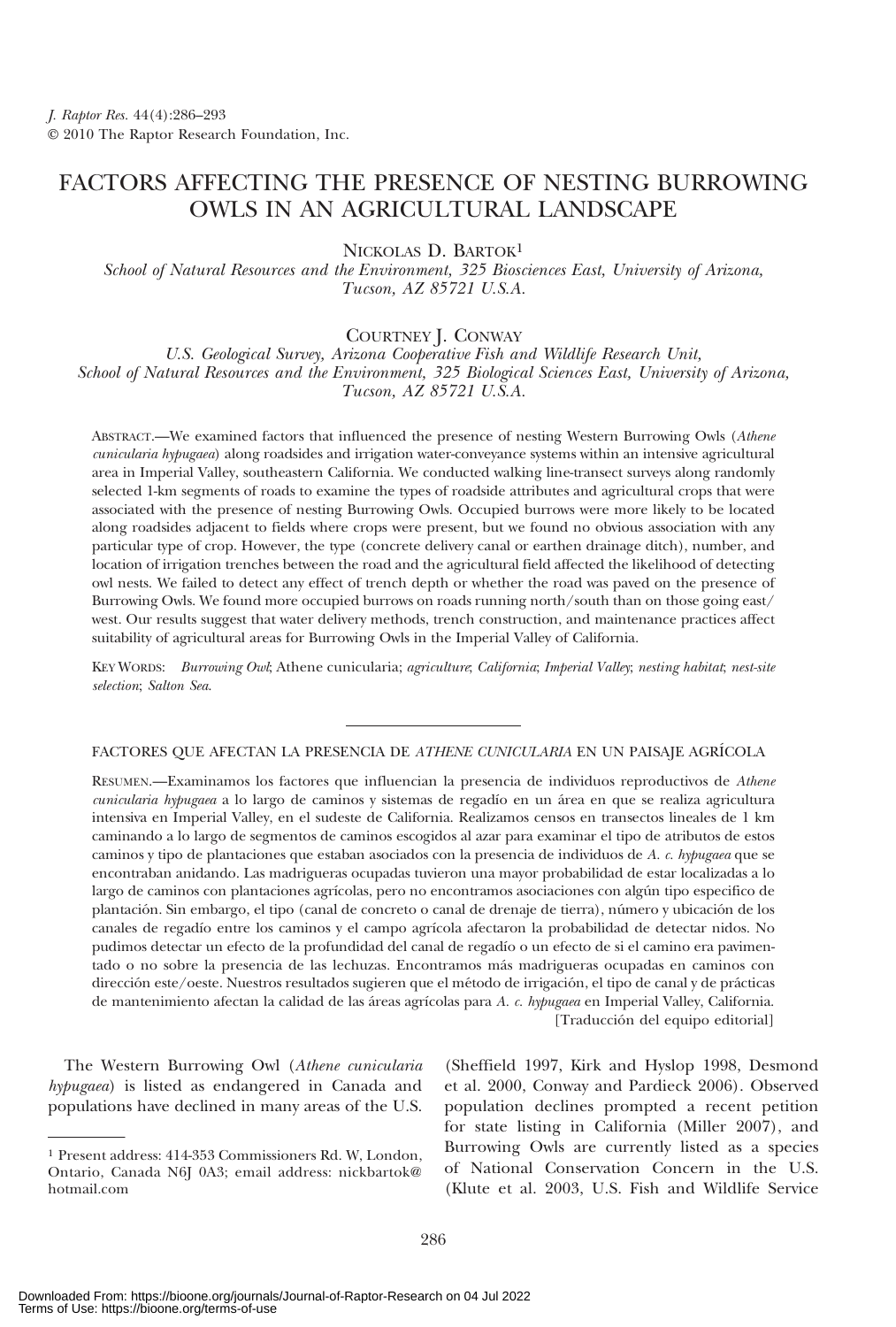2008). However, the Imperial Valley of California is one of the few areas in the U.S. where Burrowing Owl populations increased significantly during the past 35 yr (Sauer et al. 2008). For example, estimated breeding density increased from 3.3 pairs/km2 in 1966–67 (Coulombe 1971) to 8.3 pairs/km2 in 2000 (Rosenberg and Haley 2004). These past increases in the Imperial Valley were an important consideration in the decision to not list the species as threatened or endangered in the state of California. However, numbers have declined from 95 owls in 1996 to 9 owls in 2008 along one Breeding Bird Survey route in Imperial Valley (Sauer et al. 2008). Moreover, recent and planned changes in land-use and water-delivery practices in the Imperial Valley may be causing dramatic changes in habitat suitability for Burrowing Owls (Rosenberg and Haley 2004, Miller 2007).

Historically, Burrowing Owls nested primarily in areas of short grasses or other sparse vegetation (Coulombe 1971) where black-tailed prairie dogs (Cynomys ludovicianus) or other colonial fossorial mammals created burrows. However, Burrowing Owls have colonized urban and agricultural environments and their breeding densities can be relatively high in some of these landscapes. For example, Burrowing Owls are often found nesting adjacent to airport runways, within freeway interchanges, on the fringes of golf courses, and along berms of roadsides and irrigation trenches (Holmes 1998, Klute et al. 2003, Smith et al. 2005, Conway et al. 2006). The agricultural areas within the Imperial Valley of southeastern California are thought to support the highest densities of Burrowing Owls in the U.S. (DeSante et al. 2004, Rosenberg and Haley 2004). Recent estimates suggested that California supports ca. 9300 breeding pairs of Burrowing Owls and that 60–70% of those breeding pairs occur in the Imperial Valley (Klute et al. 2003, DeSante et al. 2004).

Despite the importance of this agricultural area to the status of Burrowing Owls in California, the factors associated with burrow occupancy in the Imperial Valley of California have not been examined. Our goal was to identify the physical and land-use factors associated with Burrowing Owl nest burrows in the Imperial Valley. Specifically, we examined the effects of the following features on burrow occupancy: the type of crops in the adjacent field, surface condition of the road (paved or earthen), number of irrigation trenches adjacent to the road, trench type(s), whether the trench(es) had been recently

maintained, the distance from the road to the trench(es), prevailing aspect of the road shoulder, and the type of road shoulder present. This information may help resource managers maintain features within these agricultural lands to benefit Burrowing Owls in the face of changing land use.

#### STUDY AREA

The study area was near Sonny Bono-Salton Sea National Wildlife Refuge (SSNWR), Imperial County, California (33°2'N, 115°37'W). Average daily high temperature is  $34.4^{\circ}$ C and  $39.4^{\circ}$ C for May and June respectively, with only a trace of rainfall during these months. Average annual precipitation is 7.9 cm (The Weather Channel 2009). This area of Imperial County is characterized by intensive agriculture and geothermal power plants. The Imperial Valley supports a large population of Burrowing Owls associated with agricultural fields, which are irrigated via concrete-lined water-delivery trenches, with excess water removed via earthen trenches (Rosenberg and Haley 2004). These trenches run parallel to earthen and paved roads, which are arrayed in a grid pattern to the south and to the east of the Salton Sea. Most of the Burrowing Owls in the study area nest within round-tailed ground squirrel (Spermophilus tereticaudus) burrows in the sides of the earthen trenches or under the edges of concrete trenches around the margins of the agricultural fields. Many different crops are grown in the Imperial Valley and their relative abundance varies annually, but the 10 most common crops grown in the valley over the past 3 yr include: alfalfa (Medicago spp.), wheat (Triticum aestivum), Sudan grass (Sorghum bicolor), Bermuda grass (Cynodon dactylon), lettuce (Lactuca spp.), sugar beets (Beta vulgaris), carrots (Daucas carota), Kliengrass (Panicum coloratum), broccoli (Brassica oleracea), and onions/onion seed (Allium cepa). Natural vegetation not associated with crop production was minimal due to the intensity of agriculture, but included salt cedar (Tamarix sp.), yellow paloverde (Parkinsonia microphylla), mesquite (Prosopis sp.), creosote bush (Larrea tridentata), desert sunflower (Geraea canescens), and arrowweed (Pluchea sericea).

# **METHODS**

All roads within the study area were divided into 117 1-km segments (73 north/south and 44 east/ west segments) using TOPO mapping software (Na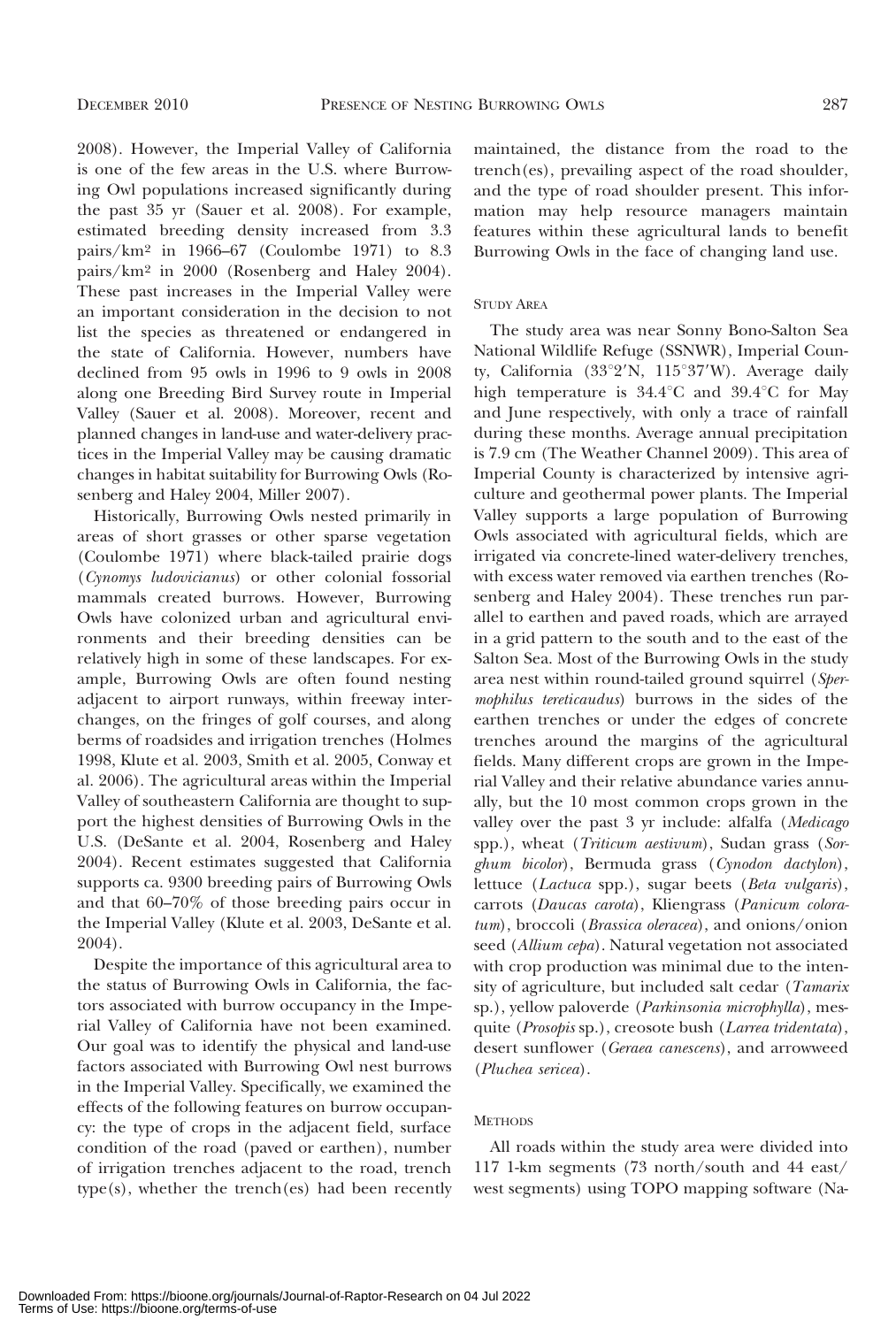tional Geographic, San Francisco, California, U.S.A.). We randomly selected 42 of these 117 segments (21 north/south and 21 east/west segments) for surveys. We conducted walking surveys (Conway and Simon 2003) on each of the 42 segments (each segment consisted of two parallel roadside transects where owls might nest, one on either side of the 42 road segments for a total of 84 individual transects) between 20 May and 27 June 2005. These dates correspond with the late incubation and early nestling periods for Burrowing Owls in this area; average dates of hatching were 16 May–3 June (Rosenberg and Haley 2004). We conducted all surveys between 30 min after sunrise to 4 hr after sunrise, or between 3 hr before sunset until sunset. We conducted surveys only if wind speed did not exceed 16 km/hr (Rosenberg and Haley 2004) and ambient temperature did not exceed 38°C. During surveys, the observer walked slowly along one side of the road looking for nest burrows and then walked along the other side of the road on the way back to the starting location. We treated the two 1-km stretches on each side of a 1-km road segment separately because our explanatory variables (see list below) were typically different in the fields on the two opposite sides of the same road. Nest burrows at this time of year have signs that indicate use by owls, including manure and whitewash (Smith and Conway 2007, Garcia and Conway 2009). We may have overlooked some nests, but detection probability of burrows occupied by nesting Burrowing Owls is very high during breeding-season surveys, especially during walking surveys and in agricultural areas such as this (Rosenberg and Haley 2004, Conway et al. 2008). We recorded the number of burrows with signs of occupancy and the total number of suitable nest burrows along each 1 km transect. Suitable nest burrows were those that were excavated by fossorial mammals (primarily round-tailed ground squirrels) or any other holes that we believed to be suitable for Burrowing Owls.

We also recorded the following physical features along each 1-km transect: prevailing aspect of the road shoulder (N, E, S, or W), number of trench banks, number of trench banks that were easily visible to the surveyor from the roadside, the type of trench, road substrate (paved or not), whether the trenches adjacent to the road had recently been maintained (yes or no), average depth of the trenches (in meters), distance of the nearest trench from the road, and the type of crop in the adjacent field (alfalfa, hay, Sudan grass, fruits/vegetables, other crops, or none). The physical features listed above sometimes changed during the 1-km transect (e.g., the crop in the adjacent agricultural field changed from hay to onion seed). Hence, we recorded the total length (in m) for each type of feature along the 1-km transect. For example, a 1-km transect might have had 230 m of alfalfa, 550 m of onion seed, and 220 m of noncrop. We calculated the percentage of each crop on each transect by dividing the length of road with that type of crop divided by the total length of the transect. We recorded the portion of the 1-km transect that had the following features adjacent to the roadside: an earthen trench, a concrete trench, signs of recent trench maintenance, paved road, and earthen road shoulder. Length of each portion of each transect was measured using a handheld Global Positioning System receiver. We measured the depth of each trench by measuring the distance from the upper ground surface to either the bottom of the trench or the water level (for trenches with water).

Trenches that had received recent maintenance were obvious because they were clear of vegetation, often had flowing water, and (in some cases) maintenance workers were observed cleaning the trench. Concrete trenches were typically well maintained. Earthen trenches that had not been recently maintained typically had overgrown vegetation and stagnant water. Many of the earthen trenches were not well maintained.

We recorded the type of shoulder along the roadside, which refers to the number and types of trenches adjacent to the road along the 1-km transects. We classified each portion of each transect as having one of the following six shoulder types: (1) one earthen trench with two banks, (2) one concrete trench with two banks, (3) two parallel concrete trenches with four banks, (4) two parallel earthen trenches with four banks, (5) one earthen trench and one concrete trench; four banks, (6) other (mostly areas with no trenches).

We used a stepwise logistic regression with forward variable selection (SPSS Statistics 17.0), where the response variable was presence of an occupied Burrowing Owl nest (i.e., whether or not we detect $ed \geq 1$  Burrowing Owl nest). The 1-km transect was the sampling unit ( $n = 84$ ) in the regression analysis. We used the criteria  $P = 0.10$  to enter and  $P =$ 0.15 to leave for variable retention at each step in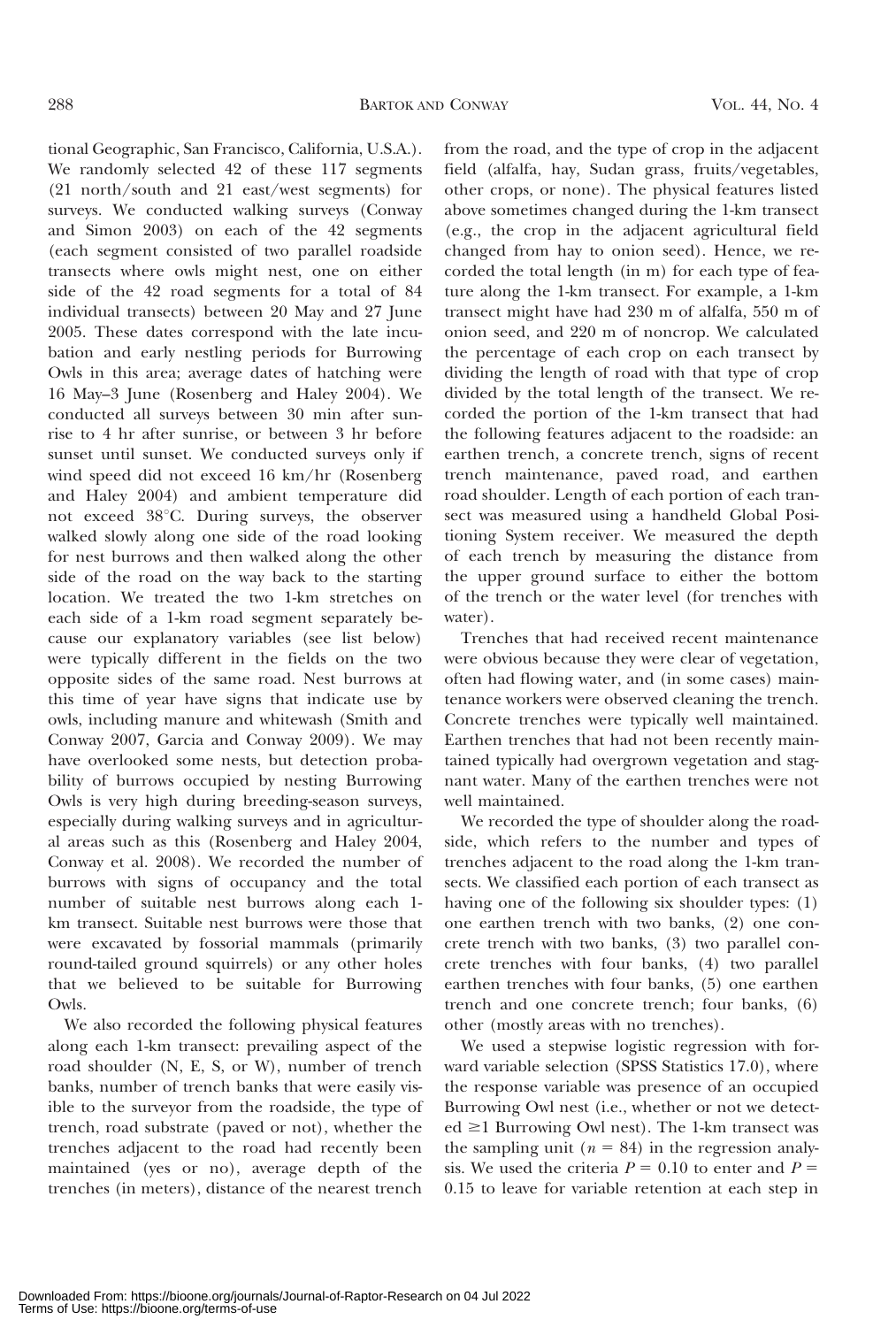| Table 1. Factors associated with presence of Burrowing Owl nests in Imperial Valley of California based on stepwise         |
|-----------------------------------------------------------------------------------------------------------------------------|
| logistic regression ( $n = 84$ 1-km roadside transects). The response variable in the model was the presence (0 or 1) of an |
| occupied Burrowing Owl nest. Aspect of roadside shoulder was a categorical variable (with four categories, and hence        |
| three dummy variables) that described the prevailing aspect of the roadside shoulder (e.g., a north-south road had two      |
| banks along its shoulder, one that faced east and one that faced west).                                                     |

| <b>VARIABLE</b>                            | В        | <b>SE</b> | <b>WALD</b> | DF | $\boldsymbol{P}$ | EXP(B) |
|--------------------------------------------|----------|-----------|-------------|----|------------------|--------|
| Aspect of roadside shoulder                |          |           | 8.3         | 3  | 0.039            |        |
| East facing aspect                         | $-1.66$  | 0.894     | 3.45        |    | 0.063            | 0.190  |
| South facing aspect                        | $-2.74$  | 0.987     | 7.71        |    | 0.005            | 0.064  |
| West facing aspect                         | $-1.28$  | 0.823     | 2.42        |    | 0.120            | 0.278  |
| Road length without crops (m)              | $-0.002$ | 0.001     | 4.33        |    | 0.037            | 0.998  |
| Road length with concrete trench (m)       | $-0.002$ | 0.001     | 2.50        |    | 0.114            | 0.998  |
| Road length with unmaintained trenches (m) | $-0.001$ | 0.001     | 1.93        |    | 0.165            | 0.999  |
| Number of trench banks visible             | 0.211    | 0.097     | 4.74        |    | 0.029            | 1.234  |
| Distance to nearest trench (m)             | $-0.008$ | 0.004     | 5.24        |    | 0.022            | 0.992  |
| Constant                                   | 0.985    | 1.210     | 0.66        |    | 0.416            | 2.677  |

the stepwise procedure because this was an exploratory analysis. We also conducted a General Linear Model (SPSS Statistics 17.0) with average number of trench banks as the response variable and aspect of the roadside shoulder as a fixed factor to examine whether differences in number of nests detected along roadsides with different aspects was a function of differences in the number of trenches.

### **RESULTS**

We located 55 burrows with signs of occupancy and 367 suitable (but apparently unoccupied) burrows along the 84 1-km transects. The number of occupied burrows along a 1-km transect varied from 0 to 6 (64% had 0 occupied burrows). We were more likely to detect Burrowing Owl nests on roads adjacent to fields that had crops present, but we failed to find an association with any particular types of crops (Table 1, Fig. 1). Transects with predominantly earthen trenches (rather than concrete trenches) and those where the trenches had been recently maintained were more likely to have owls present ('Road length with concrete trench' and 'Road length with unmaintained trenches' were both negatively associated with presence of owls; Table 1). Orientation of the road was also associated with the likelihood of owl nest detection. Occupied burrows were more often located on roads that ran north/south (i.e., where the aspect of the roadside shoulders faced west and east) compared to roads that ran east/west (Table 1, Fig. 2A). We detected more trenches (and hence more trench

banks) on roads that ran north/south than east/ west. The number of occupied burrows detected was positively associated with the mean number of banks along a road (Fig. 3). We failed to detect any effect of trench depth or whether the road was paved on the presence of Burrowing Owls.

# **DISCUSSION**

Many previous studies have reported that Burrowing Owls are positively associated with agriculture in many parts of their distribution (Orth and Kennedy 2001, DeSante et al. 2004, Rosenberg and Haley 2004, Conway et al. 2006, Moulton et al. 2006). However, only one previous study (Rosenberg and Haley 2004) examined the features within agricultural ecosystems that were correlated with presence of breeding Burrowing Owls. Our results suggest that the probability of Burrowing Owls nesting along a roadside in the Imperial Valley of California appeared to be influenced more by the presence and management of the water delivery systems in the adjacent agricultural field than by the types of crops growing in the field. Roadsides with a higher number of banks were more likely to have Burrowing Owls present; transects with two parallel trenches side by side (and hence four banks) were more likely to have owls than transects with fewer trenches parallel to the road. The number of banks along a roadside appeared to influence whether owls were present, as the number of banks was positively correlated with the number of occupied burrows. Round-tailed ground squirrels may find it easier to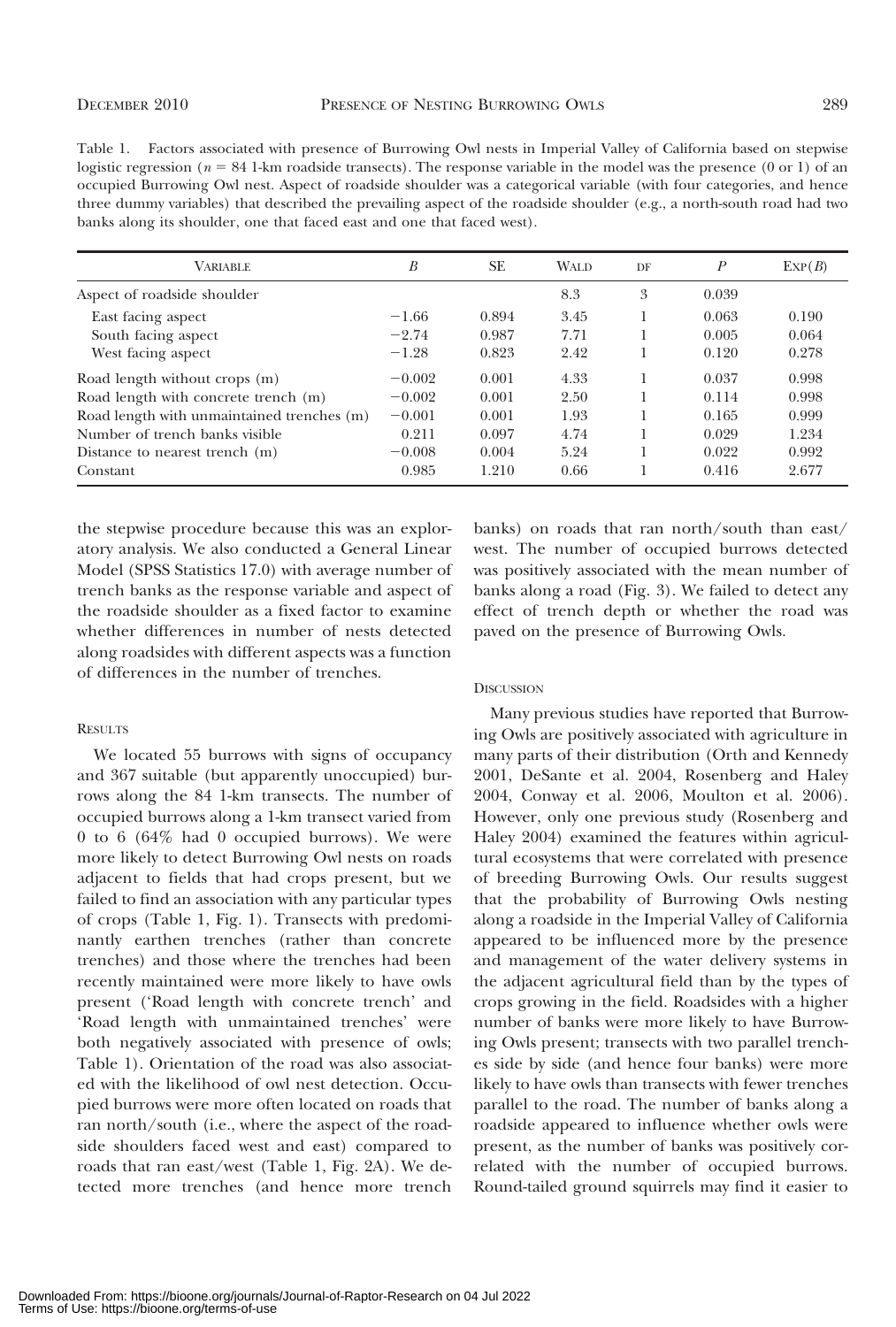

Figure 1. Mean  $(\pm SE)$  percent of 1-km road transects that had each of six types of agricultural use in Imperial Valley, California. We detected  $\geq 1$  Burrowing Owl nest on 30 of the 1-km transects and 0 Burrowing Owl nests on 54 of the transects.

burrow in the disturbed ground (or in the gaps between the concrete and the soil) associated with these trenches. We likely detected fewer nests along roadside shoulders that faced south for two reasons: (1) there were fewer trench banks along these stretches (Fig. 2B), and (2) trench banks along these stretches either faced south or north (because trenches were always parallel to roadside shoulders and each trench has two banks that face opposing directions) and burrows in south-facing trench banks may not provide sufficient shade during the heat of the day. Similarly, culverts in Texas with eastwest orientations were more likely to be occupied by wintering Burrowing Owls than those with northsouth orientations (Williford et al. 2009).

Burrowing Owl nests occurred less frequently along roadsides that did not have crops of any kind. This result contradicts a previous study in the Imperial Valley, in which researchers found that radiomarked Burrowing Owls foraged in areas without crops more than was expected based on availability (Rosenberg and Haley 2004). We did not find an association with alfalfa, but Rosenberg and Haley

(2004) reported that owls foraging far from their nests were more likely to forage in hay and alfalfa fields and speculated that alfalfa fields may have higher rodent densities. Wintering Burrowing Owls in Texas were positively associated with culverts surrounded by crop stubble (Williford et al. 2009). Our results suggest that the methods and frequency with which irrigation trenches are maintained (i.e., cleared of vegetation, scoured of soil) can affect the occurrence of Burrowing Owl nest sites. Indeed, management of the irrigation system has been identified by others as the largest management concern for Burrowing Owls in the Imperial Valley (Rosenberg and Haley 2004).

Numbers of Burrowing Owls in the Imperial Valley appear to be influenced by both the availability of nest burrows and food availability. Most artificial burrows are quickly occupied after installation (C. Conway unpubl. data), suggesting that variation in local breeding densities within the Imperial Valley is influenced by the availability of nest burrows. The presence of irrigation water likely leads to increases in prey availability both directly (by increasing the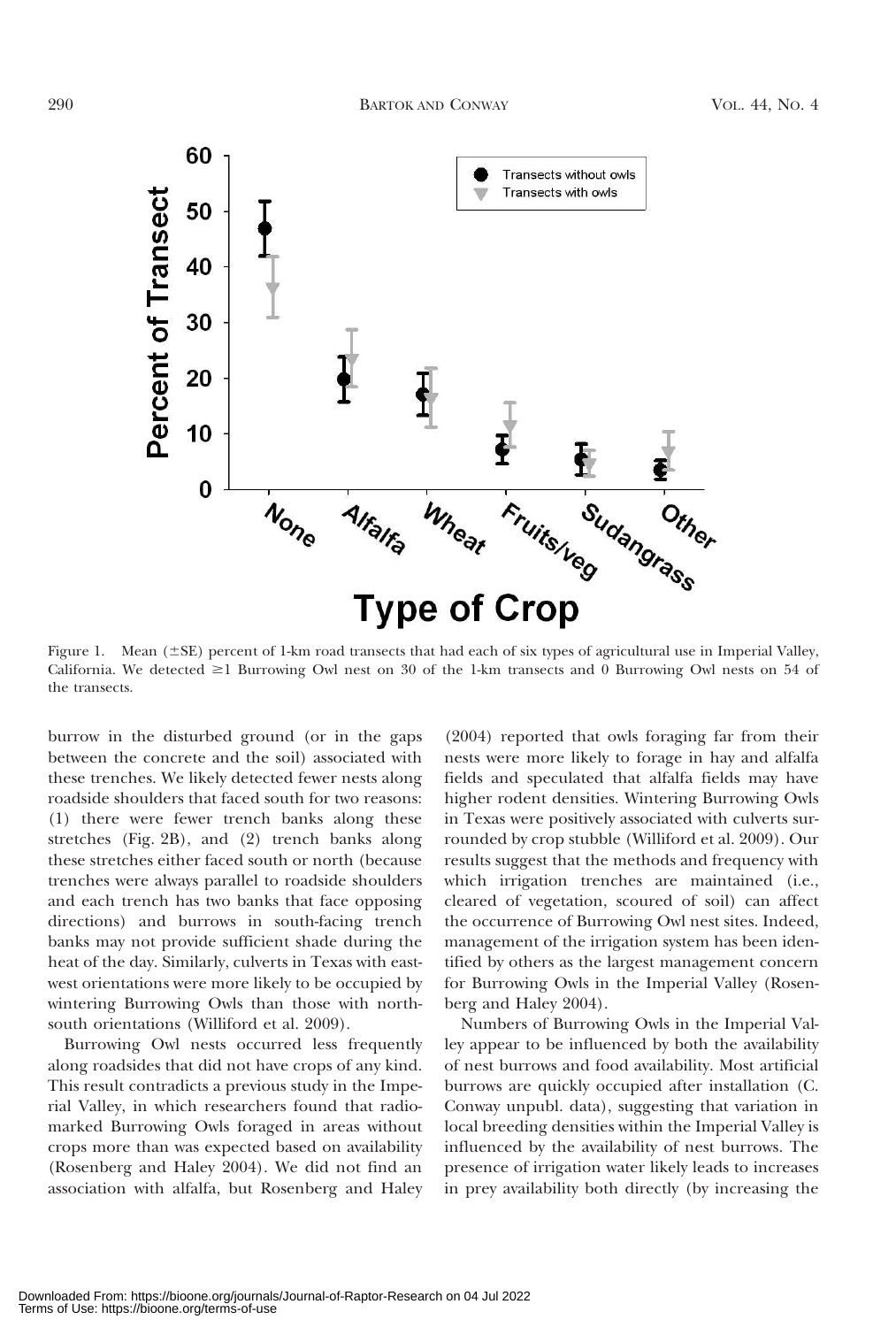

Figure 2. (A) Number of Burrowing Owl nests, and (B) number of trench banks along roadside shoulders whose aspects face each of four cardinal directions in Imperial Valley, California. We surveyed an equal number (21) of 1 km transects whose roadside shoulders had aspects that faced each of the four cardinal directions.

local abundance of amphibians, aquatic insects, bats, and other prey) and indirectly (by sustaining nearby crops whose foliage supports higher local abundance of herbivorous insects and small mammals). More thorough and more rigorous research is needed in the Imperial Valley to better quantify the specific features of the agricultural ecosystem that affect suitability for breeding Burrowing Owls. Future studies should incorporate larger sample sizes and a larger geographic scope to better evaluate the effects of different management actions on occupancy or persistence of breeding Burrowing Owls.

#### ACKNOWLEDGMENTS

C. Nadeau provided substantial support and assistance. A. Schwarzer and C. Cooey conducted walking surveys. The Sonny Bono-Salton Sea National Wildlife Refuge provided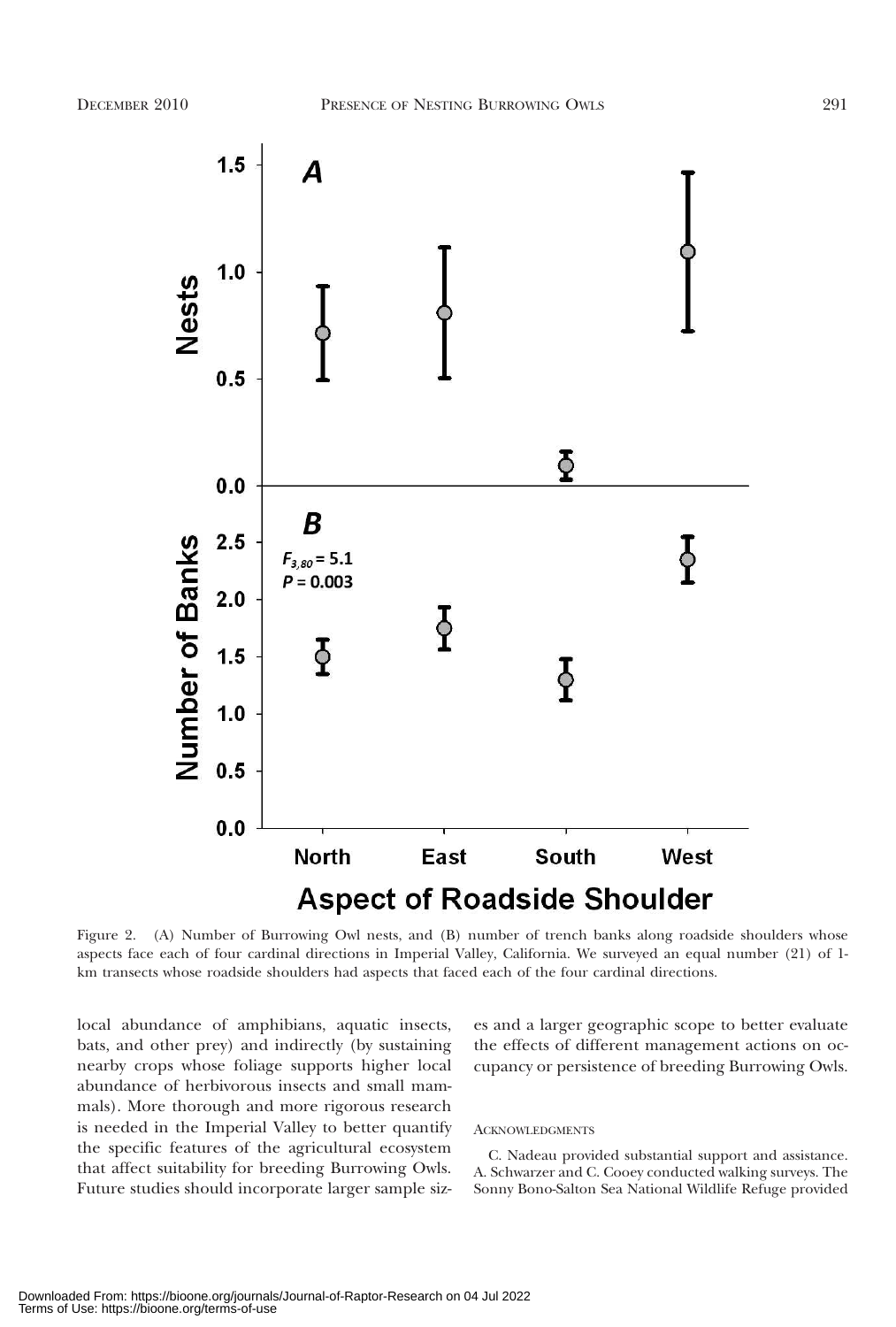

Figure 3. The number of Burrowing Owl nests along a 1 km roadside transect was positively associated with the average number of trench banks along the roadside. We used a weighted average of the number of trench banks for each transect because the number of banks was seldom consistent along an entire 1-km transect (and hence the weighted average was rarely an integer). Error bars represent  $\pm 1$  SE and numbers in parentheses above the error bars represent the number of transects.

field housing. J. Buchanan, C. Finley, M.K. Skoruppa, J. Barclay, M. Sherfy, and an anonymous reviewer provided helpful comments that improved the manuscript. Any use of trade names is for descriptive purposes only and does not imply endorsement by the U.S. Government.

#### LITERATURE CITED

- CONWAY, C.J., V. GARCIA, M.D. SMITH, L.A. ELLIS, AND J. WHITNEY. 2006. Comparative demography of Burrowing Owls within agricultural and urban landscapes in southeastern Washington. Journal of Field Ornithology 77:280–290.
	- ———, ———, ———, AND K. HUGHES. 2008. Factors affecting detection of Burrowing Owl nests during standardized surveys. Journal of Wildlife Management 72: 688–696.
	- ——— AND K.L. PARDIECK. 2006. Population trajectory of Burrowing Owls in eastern Washington. Northwest Science 80:292–297.

- AND J. SIMON. 2003. Comparison of detection probability associated with Burrowing Owl survey methods. Journal of Wildlife Management 67:501–511.

- COULOMBE, H.N. 1971. Behavior and population ecology of the Burrowing Owl, Speotyto cunicularia, in the Imperial Valley of California. Condor 73:162–176.
- DESANTE, D.F., E.D. RUHLEN, AND D.K. ROSENBERG. 2004. Density and abundance of Burrowing Owls in the agricultural matrix of the Imperial Valley, California. Studies in Avian Biology 27:116–119.
- DESMOND, M.J., J.A. SAVIDGE, AND K.M. ESKRIDGE. 2000. Correlations between Burrowing Owl and black-tailed prairie dog declines: a 7-year analysis. Journal of Wildlife Management 64:1067–1075.
- GARCIA, V. AND C.J. CONWAY. 2009. What constitutes a nesting attempt? Variation in criteria causes bias and hinders comparisons across studies. Auk 126:31–40.
- HOLMES, B. 1998. City planning for owls. National Wildlife 36(6):46.
- KIRK, D.A. AND C. HYSLOP. 1998. Population status and recent trends in Canadian raptors: a review. Biological Conservation 83:91–118.
- KLUTE, D.S., L.W. AYERS, M.T. GREEN, W.H. HOWE, S.L. JONES, J.A. SHAFFER, S.R. SHEFFIELD, AND T.S. ZIMMER-MAN. 2003. Status assessment and conservation plan for the Western Burrowing Owl in the United States. USDI Fish and Wildlife Service, Biol. Tech. Publ. FWS/ BTP-R6001-2003, Washington, DC U.S.A.
- MILLER, J. 2007. Petition to list the Western Burrowing Owl in California. Proceedings of the California Burrowing Owl Symposium. Bird Populations Monograph No. 1. The Institute for Bird Populations, Point Reyes Station, CA U.S.A.
- MOULTON, C.E., R.S. BRADY, AND J.R. BELTOFF. 2006. Association between wildlife and agriculture: underlying mechanisms and implications in Burrowing Owls. Journal of Wildlife Management 70:708–716.
- ORTH, P.B. AND P.L. KENNEDY. 2001. Do land-use patterns influence nest-site selection by Burrowing Owls (Athene cunicularia hypugaea) in northeastern Colorado? Canadian Journal of Zoology 79:1038–1045.
- ROSENBERG, D.K. AND K.L. HALEY. 2004. The ecology of Burrowing Owls in the agroecosystem of the Imperial Valley, California. Studies in Avian Biology 27:120–135.
- SAUER, J.R., J.E. HINES, AND J. FALLON. 2008. The North American Breeding Bird Survey, results and analysis 1966–2007. Version 5.15.2008. USGS Patuxent Wildlife Research Center, Laurel, MD. http://www.mbr-pwrc. usgs.gov/bbs/ (last accessed 22 August 2010).
- SHEFFIELD, S.R. 1997. Current status, distribution, and conservation of the Burrowing Owl (Speotyto cunicularia) in midwestern and western North America. Pages 399–407 in J.R. Duncan, D.H. Johnson, and T.H. Nicholls [EDS.], Biology and conservation of owls of the northern hemisphere, second international symposium. U.S. Forest Service Gen. Tech. Rep. NC-GTR-190, St. Paul, MN U.S.A.
- SMITH, M.D. AND C.J. CONWAY. 2007. Use of mammal manure by nesting Burrowing Owls: A test of four functional hypotheses. Animal Behaviour 73:65–73.
- ———, ———, AND L.A. ELLIS. 2005. Burrowing Owl nesting productivity: a comparison between artificial and natural burrows on and off golf courses. Wildlife Society Bulletin 33:454–462.
- THE WEATHER CHANNEL. 2009. Monthly averages for Westmorland, CA. http://www.weather.com/outlook/health/ achesandpains/wxclimatology/monthly/graph/USCA1231?